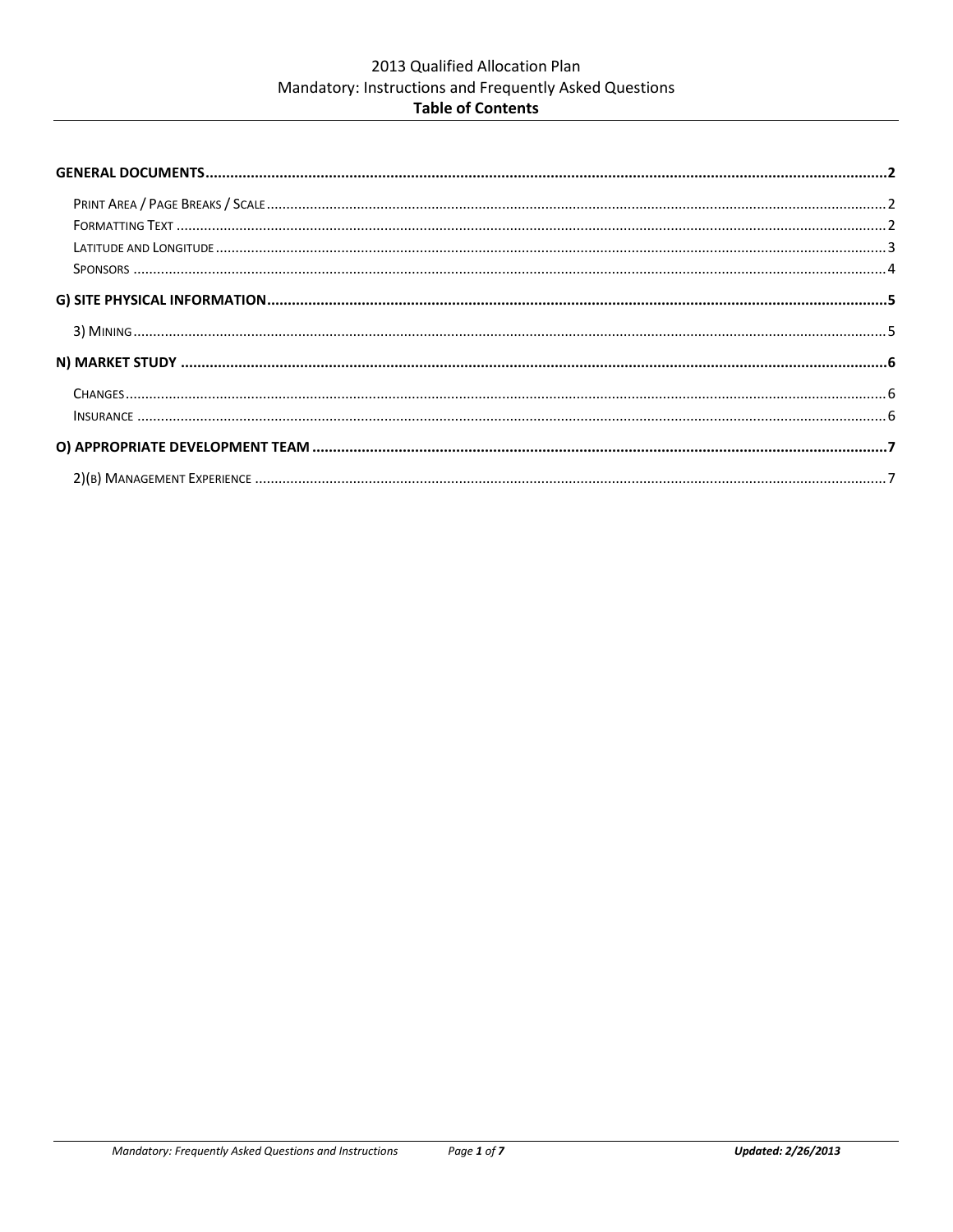# <span id="page-1-0"></span>**General Documents**

## <span id="page-1-1"></span>**Print Area / Page Breaks / Scale**

## *How can I print the Common Application to the correct page size/scale?*

Unfortunately, while the Common Application is set to automatically print only the applicable cells, it is not set to fit properly on the page. Please follow the instructions below to print each tab correctly.

A\_Project Narrative: From the Page Set-up menu, select *Fit to: 1 page wide by 4 tall*.

B\_Details: From the Page Set-up menu, select *Fit to: 1 page wide by 2 tall*.

C\_Addresses: From the Page Set-up menu, select *Fit to: 1 page wide by 17 tall*. From the Print menu choose to print only pages that include your project data. For example, if your project only has 3 addresses, print only page 1.

D\_Dev Team: No action required. All information should print as a single page.

E\_Sources: No action required. All information should print as a single page.

F\_Construction: From the Page Set-up menu, select *Fit to: 1 page wide by 2 tall*.

G\_Uses: From the Page Set-up menu, select *Fit to: 1 page wide by 2 tall*.

H\_Income: From the Page Set-up menu, select *Orientation: Landscape*.

I Expenses: No action required. All information should print as a single page.

J\_Cash Flow: From the Page Set-up menu, select *Orientation: Landscape* and *Fit to: 2 pages wide by 1 tall*.

K\_Notes: From the Page Set-up menu, select *Fit to: 1 page wide by 2 tall*.

#### <span id="page-1-2"></span>**Formatting Text**

### *How do I format text in a Common Application text box?*

Limited formatting is permitted as follows:

A) To create a new line of text: Alt-Enter

B) To create a bullet point: Alt-0149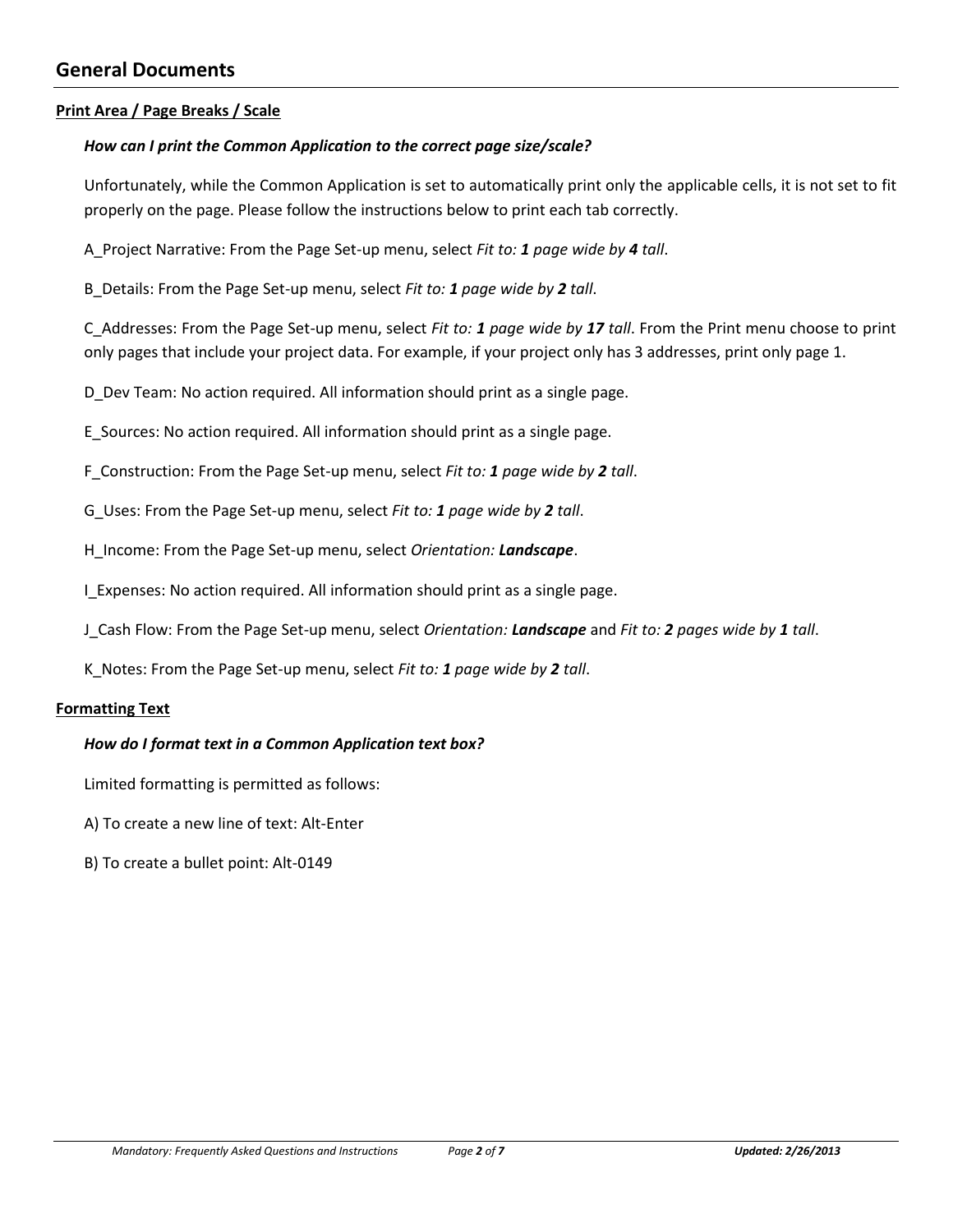## <span id="page-2-0"></span>**Latitude and Longitude**

## *How do I determine a site's latitude and longitude?*

- A) Go to maps.google.com and zoom in to your site's location.
- B) Right click on the site and select "What's Here?"



C) The Latitude and Longitude will now appear in the search box. Copy these numbers into the C\_Addresses tab of the Common Application.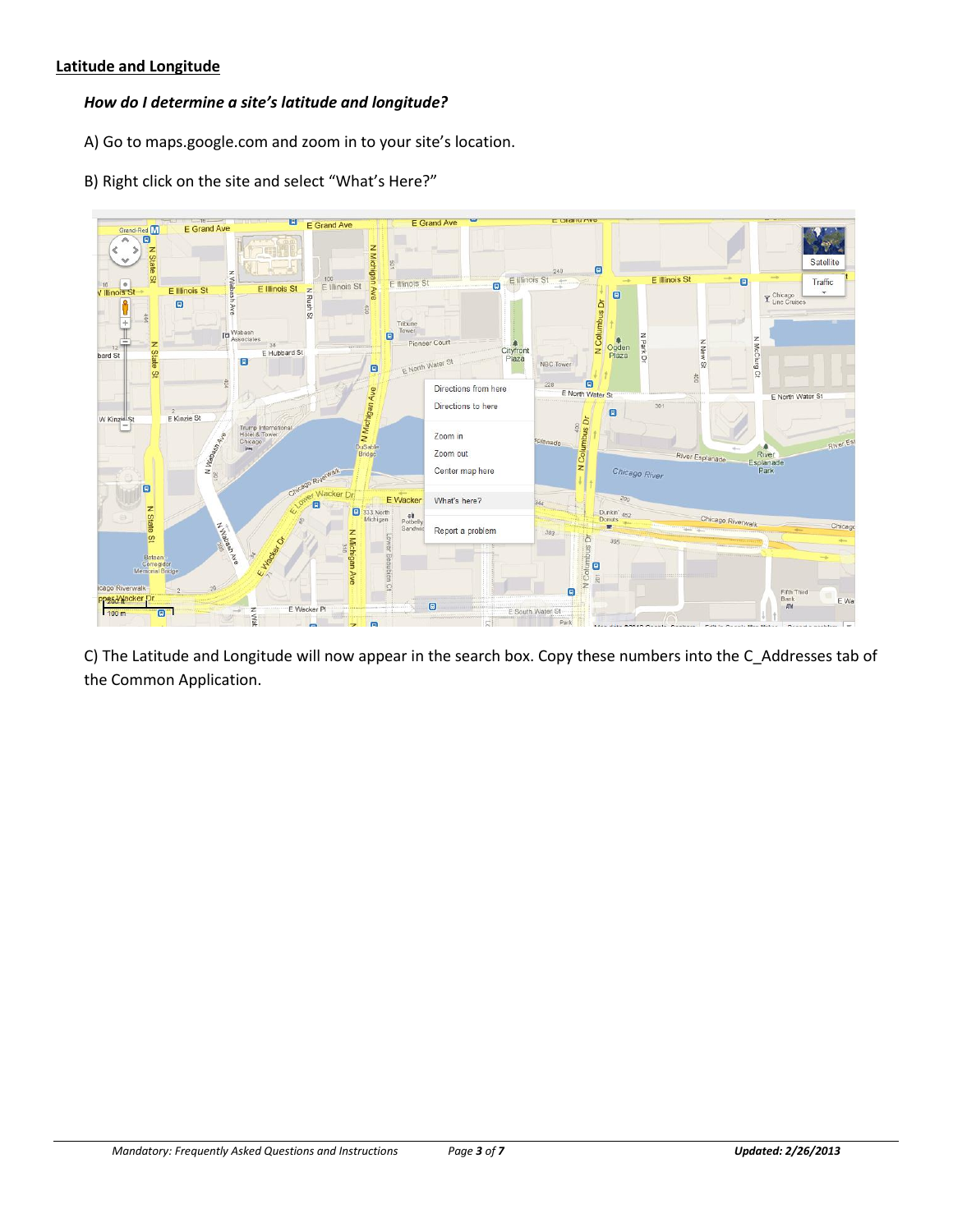

#### <span id="page-3-0"></span>**Sponsors**

### *How do I identify Project "Sponsors"?*

Project Sponsors are the non-single purpose entities holding an interest in the single purpose Owner of the tax credit Project. Partnerships and LLCs formed specifically for the purpose of holding ownership interest in the Project are not Sponsors. Individuals CAN act as Project Sponsors. Applicants are asked to identify a Primary Sponsor for contact purposes, but there is no limit to the number of Sponsors a Project can have. Project Sponsors listed in the D\_Dev Team tab of the Common Application must match the Sponsors listed in the Organization Chart and Application Certification Form.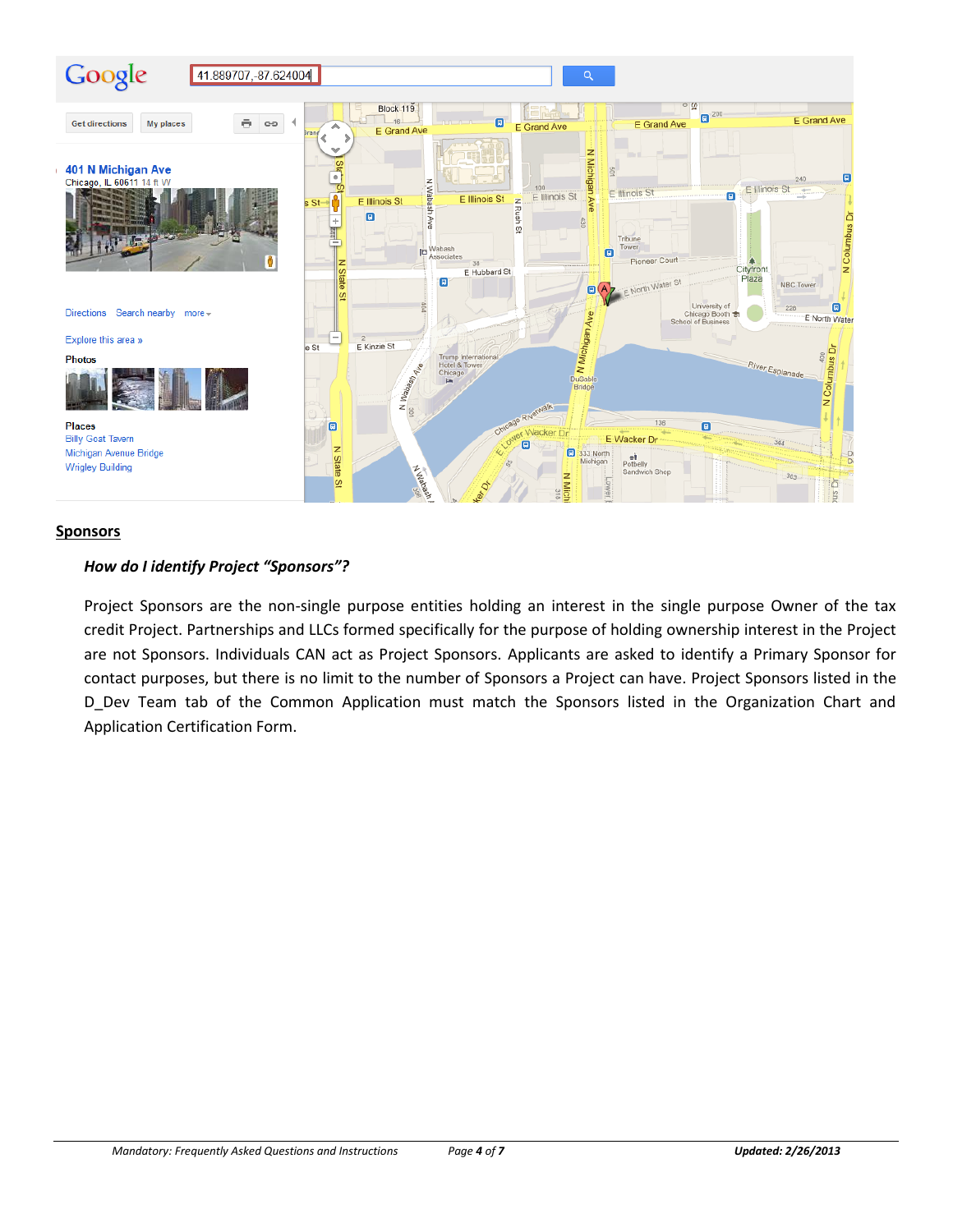# <span id="page-4-0"></span>**G) Site Physical Information**

## <span id="page-4-1"></span>**3) Mining**

## *How do I locate and print a map from the ISGS website?*

A) To find the correct mine map on the ISGS website, follow this link to the Map Viewer: <http://www.isgs.illinois.edu/viewers/coal-mines.shtml>

B) Zoom in to your site and click on the map where your site is located.

C) A new link will appear at the bottom of the map viewer that says either:

1) "**Click here** to view detailed coal mine maps and information for **\_\_\_\_\_\_\_ County"** 

Click on this link. A new window will open displaying the correct mine map for your site. Clicking on the map will open a pdf that you can save, print, and submit.

Note: DO NOT SUBMIT A MINE MAP WITHOUT IDENTIFYING YOUR SITE(S) ON THE MAP. This can be accomplished electronically or by simple hand marking.

-or-

2) " County does not contain any mine or coal data"

If the county where your site is located does not contain any mine or coal data, please indicate there is no mine or coal data in section G Site Physical Information on the notes tab of the Mandatory Application Checklist.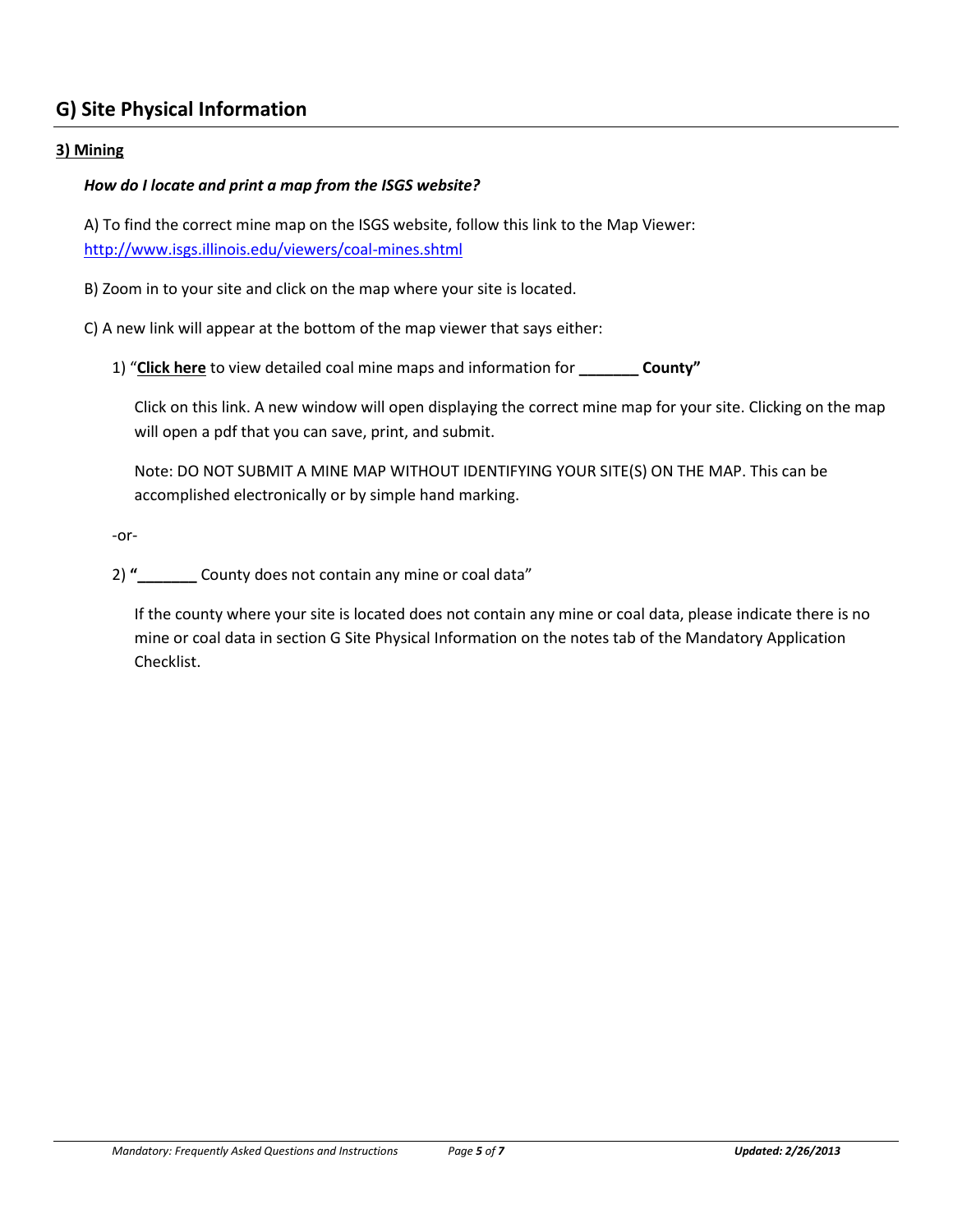# <span id="page-5-0"></span>**N) Market Study**

## <span id="page-5-1"></span>**Changes**

# *What are some of the highlights of changes to the Standards for Site and Market Study Reviews and Professionals, updated February 2013.*

A) Section III, Certification (page 2) is revised to indicate professional Site and Market Study Firms should be members of the National Council of Housing Market Analysts (NCHMA), formerly the National Council of Affordable Housing Market Analysts. Membership "in good standing," as defined by NCHMA, is not required.

B) Section III, C, Affordable Properties within the Primary Market Area (page 7) is adjusted to relieve the burden of detail required for non-comparable affordable properties in the PMA. The section now reads: "List all affordable (with rent restriction or subsidy) properties within the PMA. Present properties organized by population served (Senior, Family, Supportive Housing, etc.). For properties included as a comparable property (see III, B above), the details included in the summary table are sufficient. For all other affordable properties not considered a comparable, please provide details pursuant to the information requested in the table shown in Exhibit 3."

C) Section VIII, B, All Affordable Housing Table (page 11) is revised to remove the requirement of providing the Affordable Housing Table (Exhibit 3) for non-IHDA projects only. This requirement was inconsistent with the requirements of Section III, C.

## <span id="page-5-2"></span>**Insurance**

## *Is Professional Liability insurance with a policy limit of \$1,000,000 per occurrence and \$2,000,000 excess umbrella required of Market Analyst firms?*

An excess umbrella policy for Professional Liability is not required providing that the Market Analyst firm be able to provide proof of General Liability, Auto, and Workers Compensation insurance. Each Market Study should be submitted with a General Liability, Auto, and Workers Compensation insurance certificate attached. If more than one Market Study is being submitted by a single firm, certificates should be attached to each submittal.

Please refer to the updated IHDA Standards - Supplemental Professional Services Firm Requirements Multifamily Affordable Housing projects available on our Website.